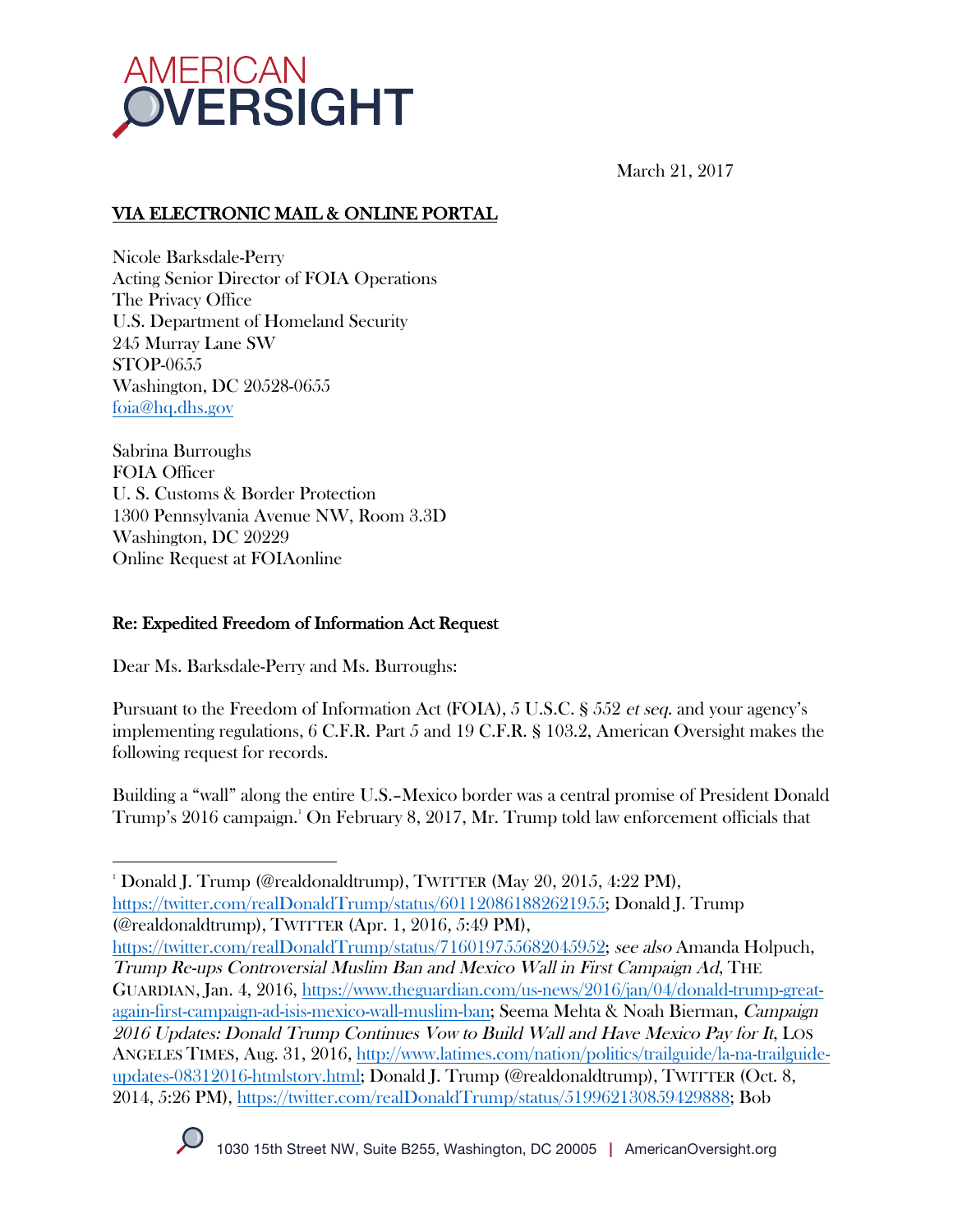design of the wall was already underway. 2 In prepared remarks for his joint address to Congress on February 28, Mr. Trump indicated that a schedule had been established for starting and completing the wall, and stated, "We will soon begin the construction of a great wall along our southern border. It will be started ahead of schedule and, when finished, it will be a very effective weapon against drugs and crime." 3 Despite repeatedly pledging that he would make Mexico pay for the wall, it appears American taxpayers will be footing the bill for the construction.<sup>4</sup> Moreover, Mr. Trump has evidenced a lack of familiarity with U.S. procurement laws as well as a propensity for inside deals with his friends in the construction industry.5 Mr. Trump has insisted that he will be personally involved in the wall's "design and negotiations" to ensure it comes in under budget.6

With concerns about the propriety of potential political interference at the fore, and in light of appropriations for the wall playing a central role in a pending Congressional debates over the  $\mathrm{budget},^{\tau}$  it is critical that the public have full transparency into the costs and appropriations procedures to secure funding for the wall. Mr. Trump's wall is estimated to cost over \$20 billion; 8

31/miami-billionaire-perez-rejects-his-friend-trump-s-wall-overture ("[Jorge] Perez, a billionaire who has built Trump-branded towers in South Florida, said the president e-mailed him after the inauguration with plans for the wall and asked if he'd be interested in working on it."). 6

 $\degree$  Donald J. Trump (@realdonaldtrump), TWITTER (Feb. 11, 2017, 9:18 AM),

https://twitter.com/realdonaldtrump/status/830407172747988992.

 Woodward & Robert Costa, Trump Reveals How He Would Force Mexico to Pay for Border Wall, WASH. POST, Apr. 5, 2016, https://www.washingtonpost.com/politics/trump-would-seek-toblock-money-transfers-to-force-mexico-to-fund-border-wall/2016/04/05/c0196314-fa7c-11e5-80e4 c381214de1a3\_story.html?utm\_term=.7d6d9e7aac34. 2

 $\degree$ Julia Edwards Ainsley, Exclusive – Trump Border 'Wall' to Cost \$21.6 Billion, Take 3.5 Years to Build: Internal Report, REUTERS.COM (Feb. 9, 2017, 10:05 PM),

http://www.reuters.com/article/us-usa-trump-immigration-wall-exclusive-idUSKBN15O2ZN. 3 Donald Trump's Congress Speech, CNN.COM (Mar. 1, 2017, 12:54 AM),

http://www.cnn.com/2017/02/28/politics/donald-trump-speech-transcript-full-text/. 4

<sup>&</sup>lt;sup>4</sup> Stuart Anderson, Now Americans, Not Mexico, Would Pay for the Wall?, FORBES.COM (Jan. 26, 2017, 9:04 PM), https://www.forbes.com/sites/stuartanderson/2017/01/26/now-americans-notmexico-would-pay-for-the-wall/#177fa9126c48; Scott Horsley, Trump's Suggested Import Tax Would Mean Americans Pay for That Wall, NPR, Jan. 26, 2017,

http://www.npr.org/2017/01/26/511861462/trumps-suggested-import-tax-would-mean-americanspay-for-that-wall. 5

Blake Schmidt & Jonathan Levin, Miami Billionaire Perez Rejects His Friend Trump's Wall Overture, BLOOMBERG, Jan. 31, 2017, https://www.bloomberg.com/news/articles/2017-01-

https://twitter.com/realdonaldtrump/status/830405706255912960; Donald J. Trump (@realdonaldtrump), TWITTER (Feb. 11, 2017, 9:24 AM),

 $^7$  Alexander Bolton, *Trump to Draw Battle Lines with His Budget*, THE HILL (Mar. 14, 2017, 6:00  $^7$ AM), http://thehill.com/homenews/administration/323812-trump-to-draw-battle-lines-with-his-

budget; Burgess Everett, Dems Warn Against Border Wall in Shutdown Fight, POLITICO (Mar. 13, 2017, 8:18 AM), http://www.politico.com/story/2017/03/government-funding-bill-border-walldemocrats-235987.

 $\rm\,^8$  Kate Drew, *This Is What Trump's Border Wall Could Cost*, CNBC (Jan. 26, 2017, 10:00 AM), http://www.cnbc.com/2015/10/09/this-is-what-trumps-border-wall-could-cost-us.html.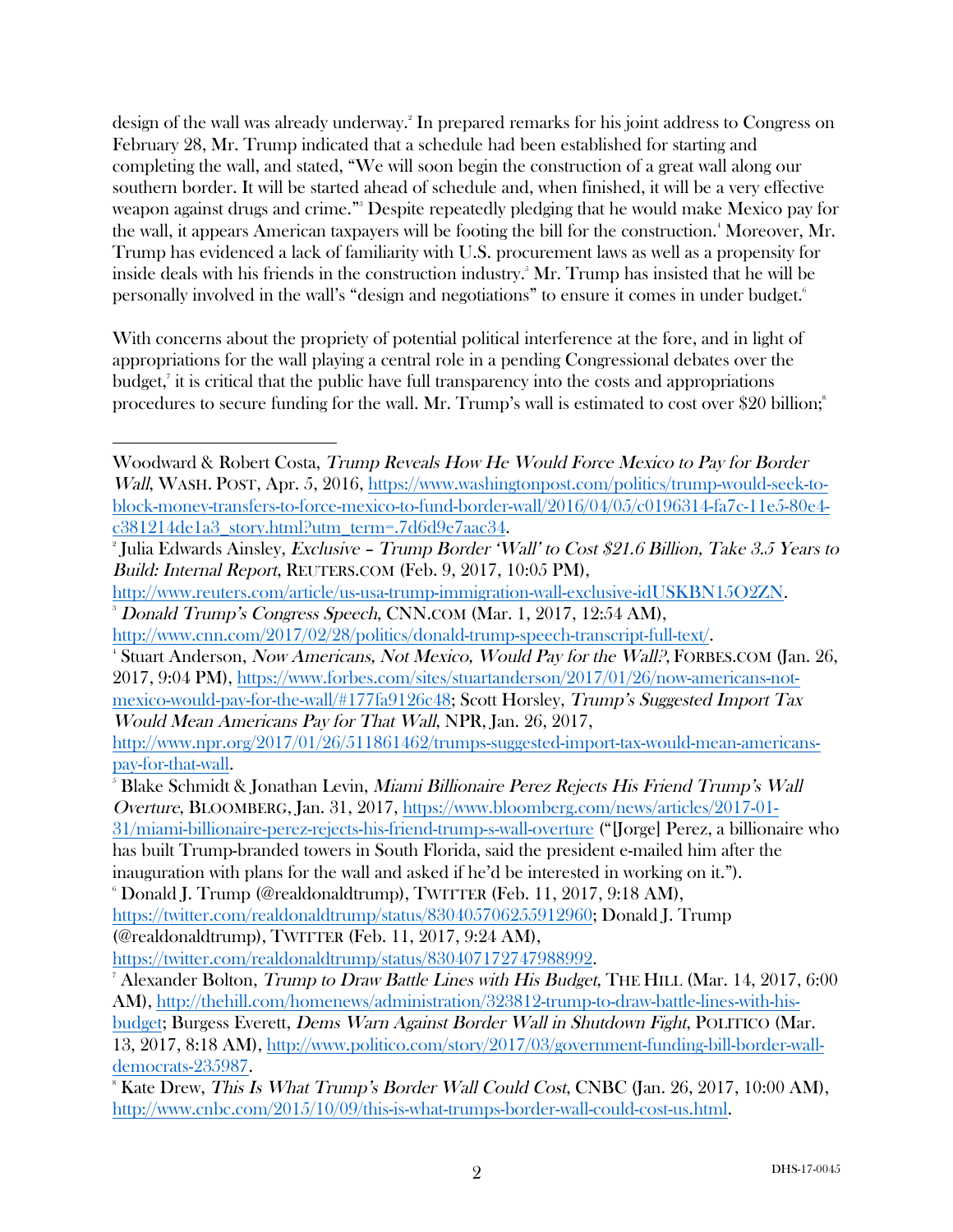Americans have a significant interest in keeping abreast of developments and cost as this project progresses.

### Requested Records

American Oversight requests that the Department of Homeland Security and its component agencies (collectively "DHS") produce the following within twenty business days and seeks expedited review of this request for the reasons identified below:

- 1. All communications, informational materials, talking points, reports, assessments, analyses, or other materials regarding the cost of the proposed wall, including any fence or other physical barrier along the U.S.–Mexico border.
- 2. All communications, informational materials, talking points, reports, assessments, analyses, or other materials regarding the availability of budgeted funds, and/or constraints on planning for and construction of such a wall, fence, or other physical barrier.
- 3. All communications, informational materials, talking points, reports, assessments, analyses, or other materials regarding the availability or unavailability of current appropriations for planning for and construction of such a wall, fence, or other physical barrier, including any evaluation, assessment, or analysis of currently available appropriations that could be used to fund design, preliminary work, or construction of such a wall, fence, or other physical barrier.
- 4. All communications concerning the appropriations and budgeting requests concerning the wall, fence, or other physical barrier between DHS or its components and Congress, including congressional committees or staff. Please include any communications sent or received by DHS or its components, or communications upon which DHS or its components were copied.

Please provide all responsive records from November 8, 2016, through the date the search is conducted.

In addition to the records requested above, American Oversight also requests records describing the processing of this request, including records sufficient to identify search terms used and locations and custodians searched and any tracking sheets used to track the processing of this request. If DHS uses FOIA questionnaires or certifications completed by individual custodians or components to determine whether they possess responsive materials or to describe how they conducted searches, we also request any such records prepared in connection with the processing of this request.

American Oversight seeks all responsive records regardless of format, medium, or physical characteristics. In conducting your search, please understand the terms "record," "document," and "information" in their broadest sense, to include any written, typed, recorded, graphic, printed, or audio material of any kind. We seek records of any kind, including electronic records, audiotapes,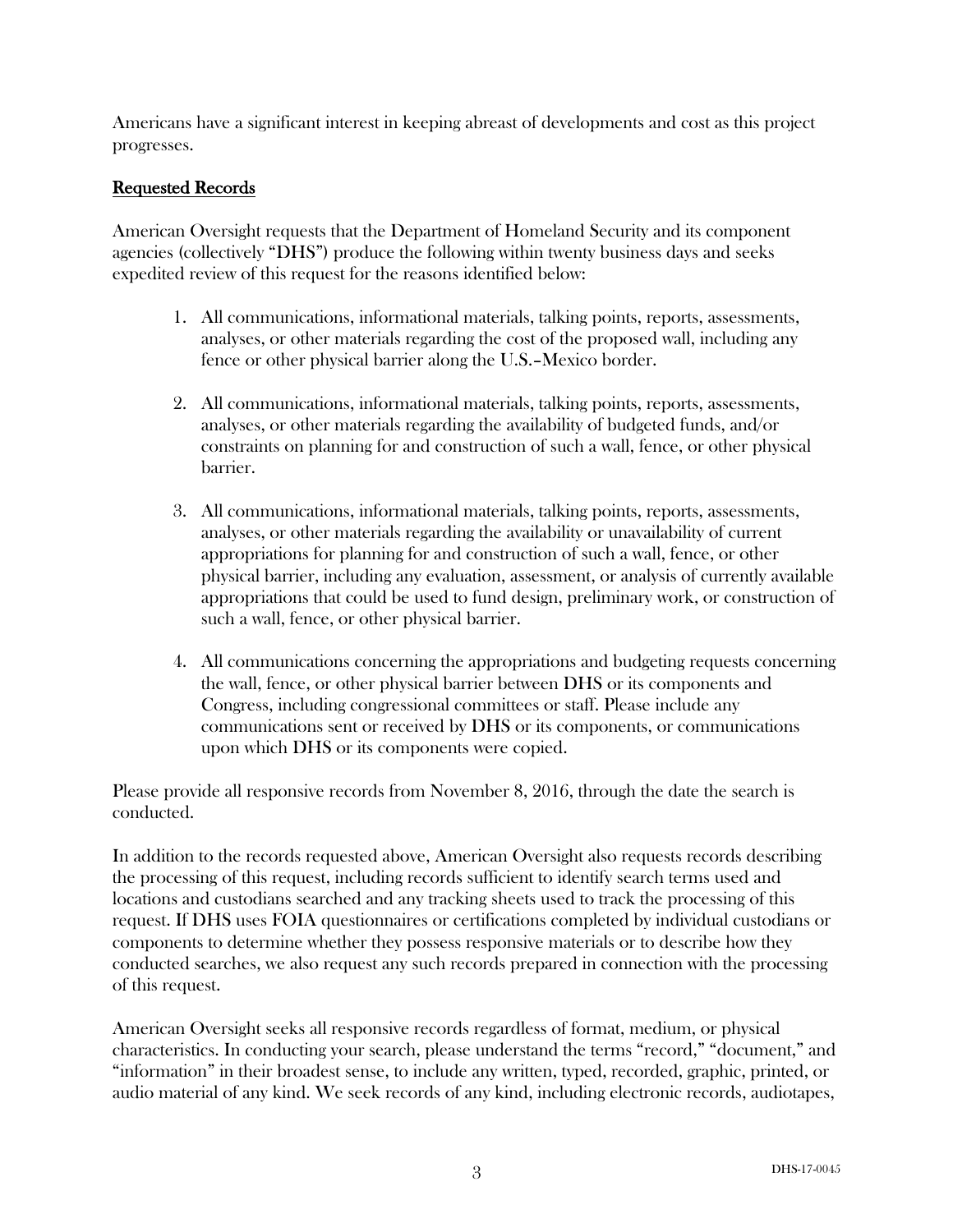videotapes, and photographs, as well as letters, emails, facsimiles, telephone messages, voice mail messages and transcripts, notes, or minutes of any meetings, telephone conversations or discussions. Our request includes any attachments to these records. No category of material should be omitted from search, collection, and production.

Please search all records regarding agency business. You may not exclude searches of files or emails in the personal custody of your officials, such as personal email accounts. Records of official business conducted using unofficial systems or stored outside of official files is subject to the Federal Records Act and FOIA.<sup>9</sup> It is not adequate to rely on policies and procedures that require officials to move such information to official systems within a certain period of time; American Oversight has a right to records contained in those files even if material has not yet been moved to official systems or if officials have, through negligence or willfulness, failed to meet their obligations.10

In addition, please note that in conducting a "reasonable search" as required by law, you must employ the most up-to-date technologies and tools available, in addition to searches by individual custodians likely to have responsive information. Recent technology may have rendered DHS's prior FOIA practices unreasonable. In light of the government-wide requirements to manage information electronically by the end of 2016, it is no longer reasonable to rely exclusively on custodian-driven searches.11 Furthermore, agencies that have adopted the National Archives and Records Agency (NARA) Capstone program, or similar policies, now maintain emails in a form that is reasonably likely to be more complete than individual custodians' files. For example, a custodian may have deleted a responsive email from his or her email program, but DHS's archiving tools would capture that email under Capstone. Accordingly, American Oversight insists that DHS use the most up-to-date technologies to search for responsive information and take steps to ensure that the most complete repositories of information are searched. American Oversight is available to work with you to craft appropriate search terms. However, custodian searches are still

 

<sup>9</sup> See Competitive Enter. Inst. v. Office of Sci. & Tech. Policy, 827 F.3d 145, 149—50 (D.C. Cir. 2016); cf. Judicial Watch, Inc. v. Kerry, 844 F.3d 952, 955—56 (D.C. Cir. 2016).<br><sup>10</sup> See Competitive Enter. Inst. v. Office of Sci. & Tech. Policy, No. 14-cv-765, slip op. at 8 (D.D.C.

Dec. 12, 2016) ("The Government argues that because the agency had a policy requiring [the official] to forward all of his emails from his [personal] account to his business email, the [personal] account only contains duplicate agency records at best. Therefore, the Government claims that any hypothetical deletion of the [personal account] emails would still leave a copy of those records intact in [the official's] work email. However, policies are rarely followed to perfection by anyone. At this stage of the case, the Court cannot assume that each and every work related email in the [personal] account was duplicated in [the official's] work email account." (citations omitted)).

<sup>&</sup>lt;sup>11</sup> Presidential Memorandum-Managing Government Records, 76 Fed. Reg. 75,423 (Nov. 28, 2011), available at https://obamawhitehouse.archives.gov/the-press-office/2011/11/28/presidentialmemorandum-managing-government-records; Office of Mgmt. & Budget, Exec. Office of the President, Memorandum for the Heads of Executive Departments & Independent Agencies, "Managing Government Records Directive," M-12-18 (Aug. 24, 2012), available at https://www.archives.gov/files/records-mgmt/m-12-18.pdf.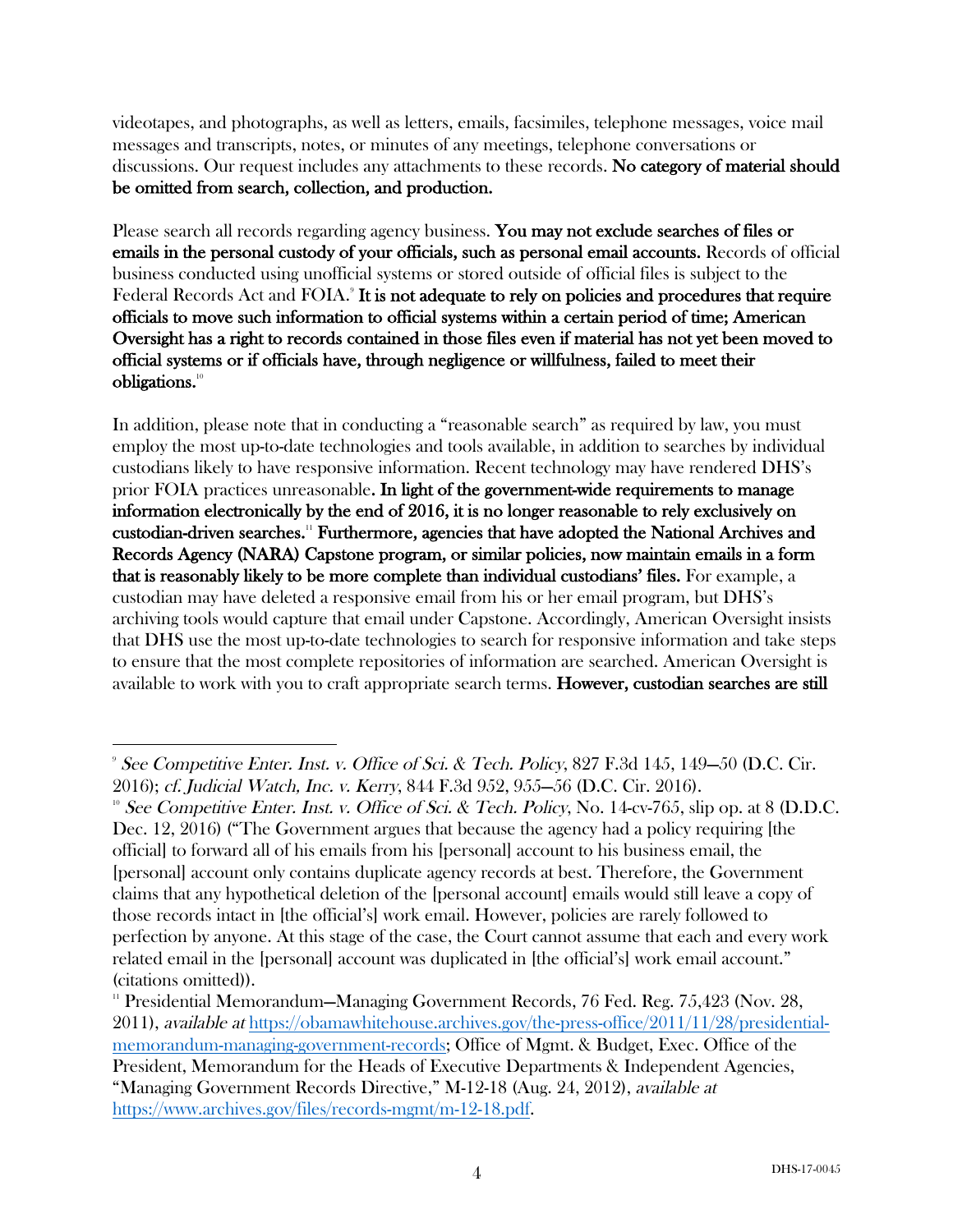#### required; agencies may not have direct access to files stored in .PST files, outside of network drives, in paper format, or in personal email accounts.

Under the FOIA Improvement Act of 2016, agencies must adopt a presumption of disclosure, withholding information "only if . . . disclosure would harm an interest protected by an exemption" or "disclosure is prohibited by law."12 If it is your position that any portion of the requested records is exempt from disclosure, American Oversight requests that you provide an index of those documents as required under Vaughn v. Rosen, 484 F.2d 820 (D.C. Cir. 1973), cert. denied, 415 U.S. 977 (1974). As you are aware, a Vaughn index must describe each document claimed as exempt with sufficient specificity "to permit a reasoned judgment as to whether the material is actually exempt under FOIA."<sup>13</sup> Moreover, the *Vaughn* index "must describe each document or portion thereof withheld, and for each withholding it must discuss the consequences of disclosing the sought-after information."14 Further, "the withholding agency must supply 'a relatively detailed justification, specifically identifying the reasons why a particular exemption is relevant and correlating those claims with the particular part of a withheld document to which they apply.'"<sup>15</sup>

In the event some portions of the requested records are properly exempt from disclosure, please disclose any reasonably segregable non-exempt portions of the requested records. If it is your position that a document contains non-exempt segments, but that those non-exempt segments are so dispersed throughout the document as to make segregation impossible, please state what portion of the document is non-exempt, and how the material is dispersed throughout the document.16 Claims of nonsegregability must be made with the same degree of detail as required for claims of exemptions in a *Vaughn* index. If a request is denied in whole, please state specifically that it is not reasonable to segregate portions of the record for release.

You should institute a preservation hold on information responsive to this request. American Oversight intends to pursue all legal avenues to enforce its right of access under FOIA, including litigation if necessary. Accordingly, DHS is on notice that litigation is reasonably foreseeable.

To ensure that this request is properly construed, that searches are conducted in an adequate but efficient manner, and that extraneous costs are not incurred, American Oversight welcomes an opportunity to discuss its request with you before you undertake your search or incur search or duplication costs. By working together at the outset, American Oversight and DHS can decrease the likelihood of costly and time-consuming litigation in the future.

Where possible, please provide responsive material in electronic format by email or in PDF or TIF format on a USB drive. Please send any responsive material being sent by mail to American Oversight, 1030  $15^{\text{th}}$  Street, NW, Suite B255, Washington, DC 20005. If it will accelerate release

 

 $12$  FOIA Improvement Act of 2016 § 2 (Pub. L. No. 114–185).

 $13$  Founding Church of Scientology v. Bell, 603 F.2d 945, 949 (D.C. Cir. 1979).

 $14$  King v. U.S. Dep't of Justice, 830 F.2d 210, 223–24 (D.C. Cir. 1987) (emphasis in original).

 $^{15}$  Id. at 224 (citing Mead Data Central, Inc. v. U.S. Dep't of the Air Force, 566 F.2d 242, 251 (D.C. Cir. 1977)).

 $16$  Mead Data Central, 566 F.2d at 261.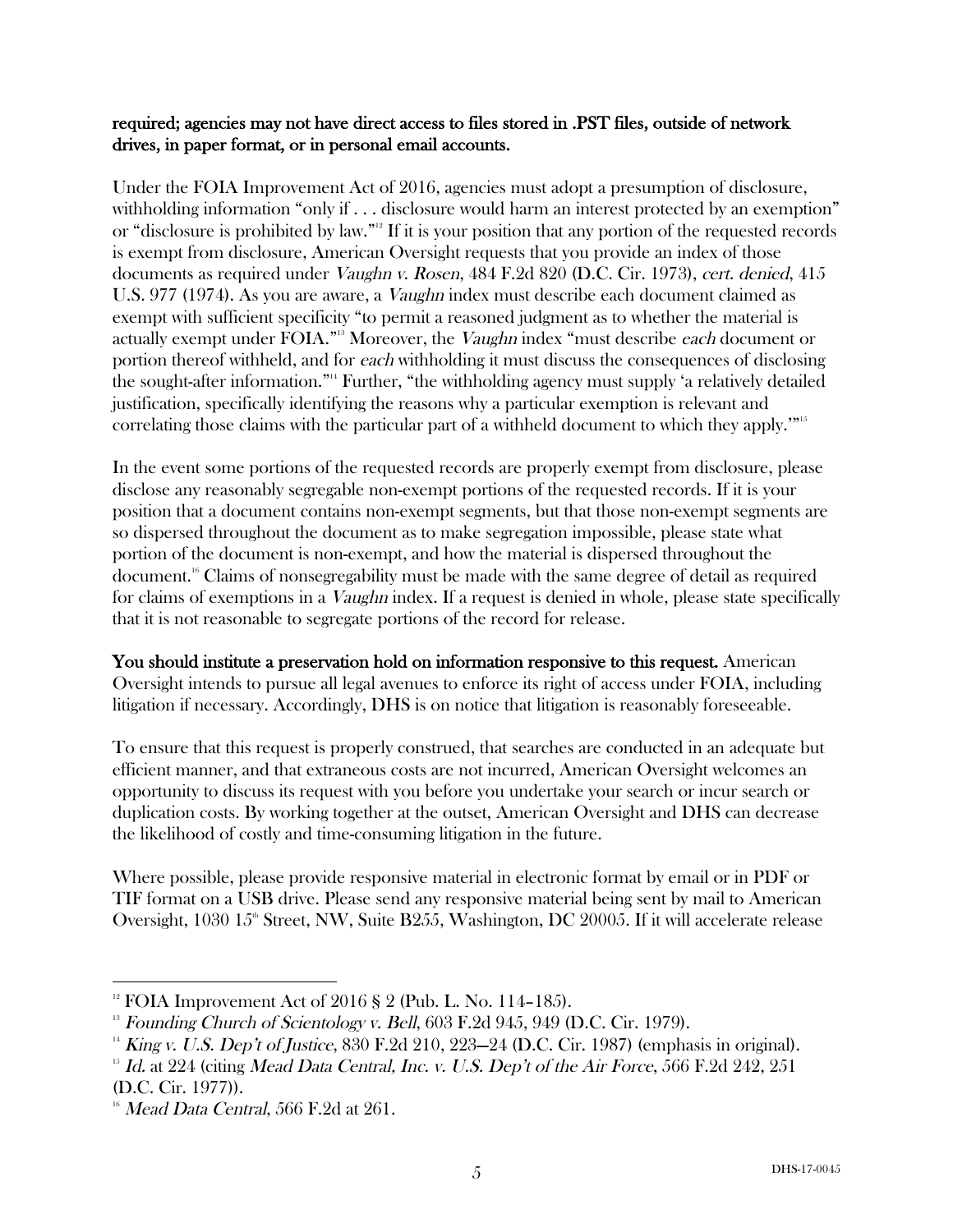of responsive records to American Oversight, please also provide responsive material on rolling basis.

## Fee Waiver Request

In accordance with 5 U.S.C. §  $552(a)(4)(A)(iii)$  and 6 C.F.R. §  $5.11(k)$ , American Oversight requests a waiver of fees associated with processing this request for records. The subject of this request concerns the operations of the federal government, and the disclosures will likely contribute to a better understanding of relevant government procedures by the general public in a significant way.<sup>17</sup> Moreover, the request is primarily and fundamentally for non-commercial purposes.<sup>18</sup>

American Oversight requests a waiver of fees because disclosure of the requested information is "in the public interest because it is likely to contribute significantly to public understanding" of government." <sup>19</sup> The requested records will help American Oversight and the general public understand the progress of this mammoth government project.

Media coverage of internal DHS reports indicates that the wall could cost \$21.6 billion.<sup>20</sup> A multibillion-dollar construction project directed by the federal government and financed with U.S. tax dollars epitomizes a government operation and activity, particularly when Congress has yet to authorize expenditures or appropriate and funds. As the Supreme Court noted in United States v. MacCollom, "[t]he established rule is that the expenditure of public funds is proper only when authorized by Congress, not that public funds may be expended unless prohibited by Congress."<sup>21</sup> Media reports indicate that the administration is considering shifting funds from other DHS components to pay for the wall.<sup>22</sup> Congress has not taken well to such suggestions, with Representative Duncan Hunter responding, "[t]he [Office of Management and Budget] treats the Coast Guard like a lunch fund to fund their other priorities within the Department of Homeland Security . . . Congress funds [through appropriations], and we're not doing what they're doing. They're off in la-la-land. If they want to be irrelevant they're off to a good start."<sup>23</sup> The requested records will meaningfully inform how the administration is planning to fund this multi-billiondollar construction project and significantly enhance the public's understanding of how and to what extent the administration is adhering to well-established appropriations laws.

 $2<sup>22</sup>$  Jeremy Herb & Bryan Bender, *Coast Guard, TSA Cuts Would Help Pay for Trump's Wall*,

  $17 \text{ } 6 \text{ } C.F.R. \text{ }$  § 5.11(k)(1)(i).

 $18 \text{ } 6 \text{ } C.F.R. \text{ }$  § 5.11(k)(1)(ii).

<sup>&</sup>lt;sup>19</sup> 6 C.F.R. § 5.11(k)(1)(i); 6 C.F.R. § 5.11(k)(2)(i)-(iv).

 $2^{\circ}$  Ainsley, *supra* note 2.

<sup>&</sup>lt;sup>21</sup> U.S. GOV'T ACCOUNTABILITY OFFICE, PRINCIPLES OF FEDERAL APPROPRIATIONS LAW 1-5-1-6 (4th ed. 2016) (quoting United States v. MacCollom, 426 U.S. 317, 321 (1976)).

POLITICO (Mar. 3, 2017, 5:12 AM), http://www.politico.com/story/2017/03/trump-coast-guardbudget-235750.

 $^{23}$  Id.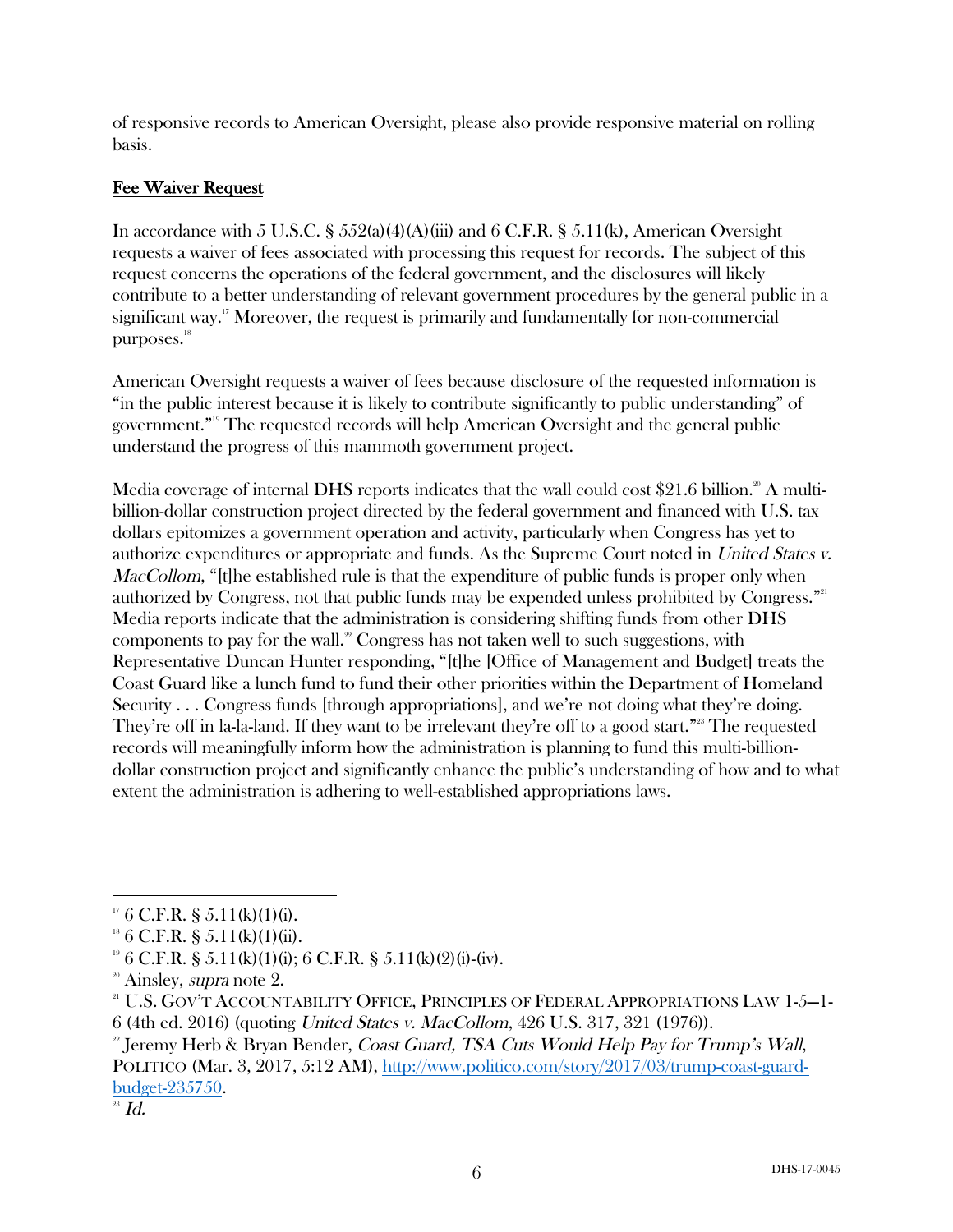This request is primarily and fundamentally for non-commercial purposes.<sup>24</sup> As a  $501(c)(3)$ nonprofit, American Oversight does not have a commercial purpose and the release of the information requested is not in American Oversight's financial interest. American Oversight's mission is to promote transparency in government, to educate the public about government activities, and to ensure the accountability of government officials. American Oversight will use the information gathered, and its analysis of it, to educate the public through reports, press releases, or other media. American Oversight will also make materials it gathers available on our public website.

Accordingly, American Oversight qualifies for a fee waiver.

### Application for Expedited Processing

Pursuant to 5 U.S.C. §  $552(a)(6)(E)(1)$  and 6 C.F.R. § 5.5(e), American Oversight requests that DHS expedite the processing of this request.

I certify to be true and correct to the best of my knowledge and belief, that there is widespread and exceptional media interest and there exist possible questions about the government's integrity, which affect public confidence. Media reports indicate funding for the wall could begin to be appropriated as soon as next month. $^{25}$  Despite not having secured funding, DHS has already issued its request for proposals, with responses due less than two weeks later.<sup>26</sup> News stories about the wall are published on a daily basis.<sup>27</sup> A multi-billion-dollar construction project directed and financed by

https://www.wsj.com/articles/bidding-process-for-u-s-border-wall-construction-begins-1489869241; accord Kriston Capps, Almost 200 Firms Have Bid to Build Trump's Border Wall, GOV'T EXEC., Feb. 28, 2017, http://www.govexec.com/contracting/2017/02/almost-200-firms-have-bid-buildtrumps-border-wall/135754/ ("The extreme haste of the government's procurement process is matched only by the breakneck speed with which the government plans to build the wall.").  $^{27}$  See, e.g., Associated Press, Trump Wants to Build 30-foot-high Wall at Mexican Border, CNBC (Mar. 19, 2017, 6:22 AM), http://www.cnbc.com/2017/03/19/trump-wants-to-build-30-foot-highwall-at-mexican-border.html; Associated Press, Mexico: Companies Should Examine Consciences on Border Wall, WASH. POST, Mar. 17, 2017, https://www.washingtonpost.com/business/mexicocompanies-should-examine-consciences-on-border-wall/2017/03/17/7b44efbe-0b84-11e7-bd19 fd3afa0f7e2a\_story.html?utm\_term=.3856c7740956; Kriston Capps, The Firm that Built the Border Fence Isn't Interested in the Border Wall, GOV'T EXEC., Mar. 10, 2017, http://m.govexec.com/contracting/2017/03/firm-built-border-fence-isnt-interested-borderwall/136060/?oref=m-ge-river; Kriston Capps, Trump's Border Wall Won't Be a Wall, GOV'T EXEC., Mar. 16, 2017, http://m.govexec.com/contracting/2017/03/trumps-border-wall-wont-be-

  $24 \text{ } 6 \text{ } C.F.R. \text{ }$  § 5.11(k)(1)(ii); 6 C.F.R. § 5.11(k)(3)(i)-(ii).

<sup>&</sup>lt;sup>25</sup> Manu Raju et al., *Trump Asking Congress, not Mexico, to Pay for Border Wall*, CNN.COM (Jan. 6, 2017, 2:11 PM), http://www.cnn.com/2017/01/05/politics/border-wall-house-republicans-

donald-trump-taxpayers/.<br><sup>26</sup> FED. BUS. OPPORTUNITIES, Solicitation No. 2017-JC-RT-0001,

https://www.fbo.gov/index?s=opportunity&mode=form&tab=core&id=dd3bb84fde638f0add2d1bf6 560da6b5&\_cview=1 (last visited Mar. 20, 2017). See, e.g., Dan Frosch, Bidding Process for U.S. Border-Wall Construction Begins, WALL ST. J., Mar. 18, 2017,